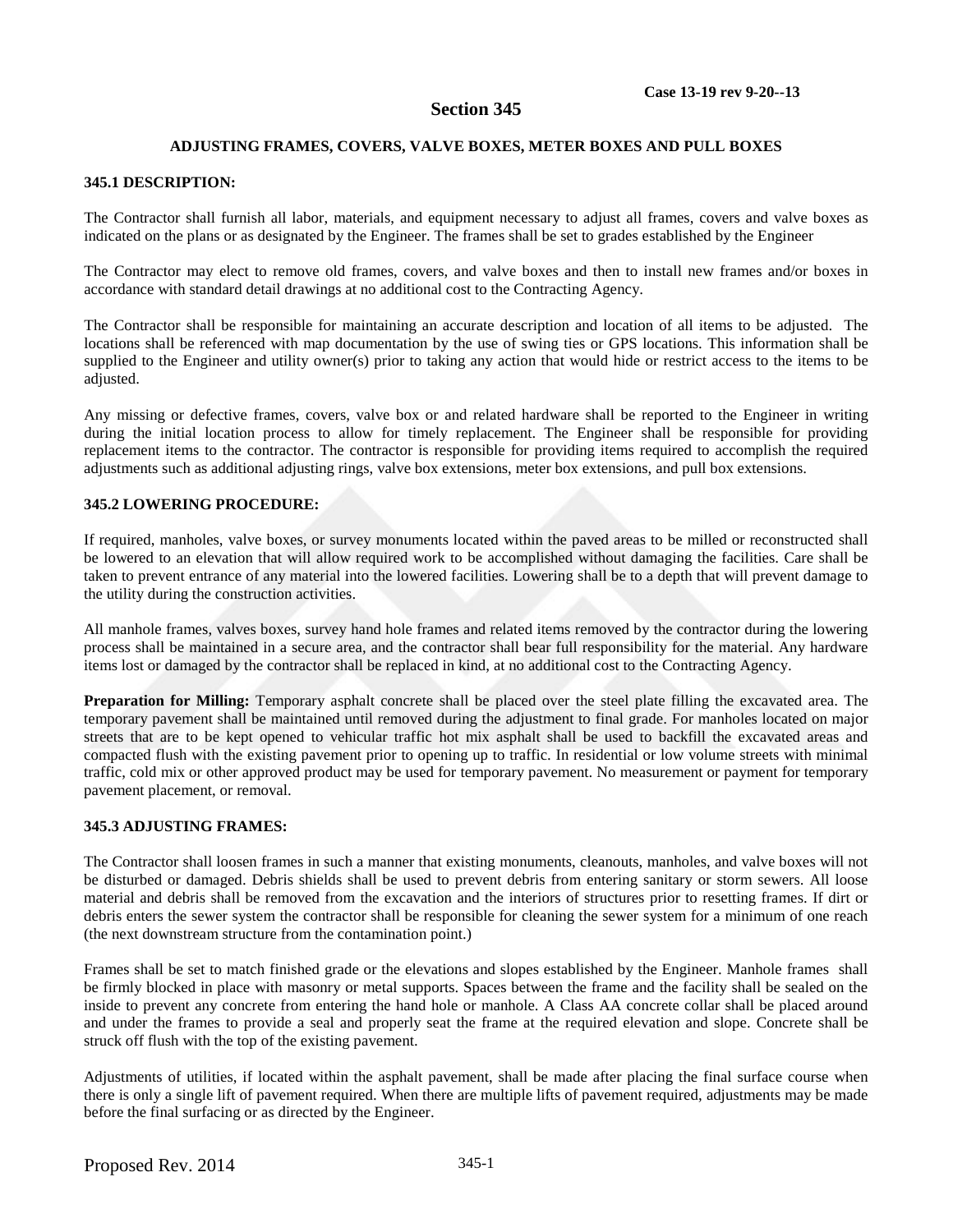#### **Case 13-19 rev 9-20--13**

## **Section 345**

After removal of the temporary asphalt pavement in the area of adjustment, and prior to placement of the final concrete collar ring (as shown on Detail 270 and 422) the asphalt pavement in proximity of the adjustment shall be be rolled with a selfpropelled steel wheel roller if requested by the Engineer,

#### **345.4 ADJUSTING VALVE BOXES:**

Valve boxes shall be adjusted to the new elevations indicated on the plans, or as established by the Engineer.

Adjustable valve boxes shall, if possible, be brought to grade by adjustment of the upper movable section. Any excavated area shall be filled with Class AA concrete to the level of the existing pavement, or as directed by the Engineer.

Concrete pipe valve boxes in areas not subject to vehicular traffic shall be adjusted to grades by installing a suitable length of metal or concrete pipe, of the same inside diameter as the present valve box, and reinforcing the outside with a concrete collar extending from at least 2 inches below the joint up to and flush with the top of the valve box extension. This collar shall be of Class AA concrete. The dimension from the outside of the box to the outside of the collar shall not be less than 2 inches. This adjustment will be known as Type B.

In areas subject to vehicular traffic and where the existing valve box is a Type B, the adjustment to the new elevation shall be made using the old cover and installing a new 8 inch frame in accordance with the standard detail for installation of valve boxes in vehicular traffic areas. This adjustment shall be known as Type BA.

Adjustment of existing Type A valve boxes to the new elevations shall be as described in Subsection 345.2 above. This adjustment shall be known as Type A.

#### **345.5 ADJUSTING MANHOLE AND VALVE COVERS WITH ADJUSTMENT RINGS:**

Adjusting rings may be used to raise manhole covers in asphalt pavements when deemed acceptable by the Engineer. The amount of adjustment, thickness of seal or overlay, and cross slope will be considered when using adjusting rings. Each location where an adjusting ring is used must have a sufficient depth of asphalt to assure the proper installation and operation of the ring. The rings shall be made of a concrete, non-metallic, polypropylene or fiberglass material and installed per the manufacturer's specifications. The rings shall be approved by the Engineer.

The concrete collar ring around the frame or valve box shall be circular, and shall be a minimum of eight (8) inches thick, placed flush with the adjacent new pavement surface. Concrete shall be a minimum of Class AA on all paved streets. All concrete shall be obtained from plants approved by the Engineer.

If required by the Contracting Agencies specifications or details, a single No. 4 rebar hoop will be placed in each adjustment collar. The hoop diameter shall be such that its placement is centered between the edge of the manhole frame or valve box, and the outer edge of the concrete collar, the depth of the hoop shall be centered in the thickness of the collar. Each concrete ring shall be scored radially at quarter-circle points. Score lines shall be ¼ -inch wide by ½ - inch deep. The concrete collar surface shall be rough broom finished. (see Detail 270 and 422)

Traffic shall not be allowed on the concrete collars until the concrete had reached a minimum compressive strength of 2500 psi on residential and 3000 psi on collector and major streets. On major streets the contractor shall use "high-early" in the concrete mix, approved by the Engineer, to minimize delay in reopening the street(s) to traffic.

#### **345.6 MEASUREMENT:**

The quantities measured will be the actual number of frames, covers and value boxes of each type, adjusted and accepted.

#### **345.7 PAYMENT:**

Accepted quantities, will be paid for at the contract unit price Payment shall be compensation in full for all materials, labor, equipment and incidentals necessary to complete the work.

#### *-End of Section-*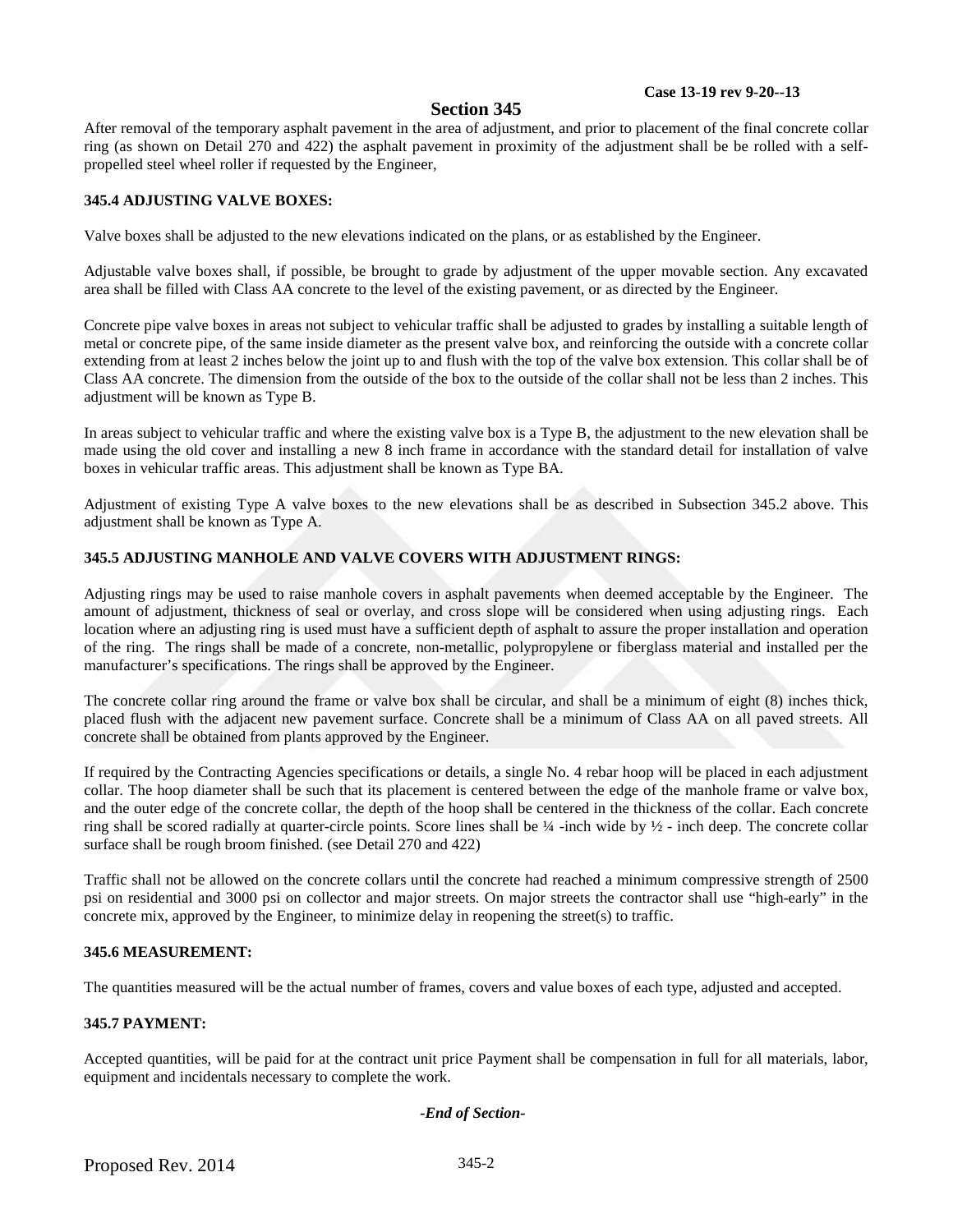#### **Section 345**

#### **ADJUSTING FRAMES, COVERS, VALVE BOXES, AND WATER METER BOXES AND PULL BOXES**

# **345.1 DESCRIPTION:**

The Contractor shall furnish all labor, materials, and equipment necessary to adjust all frames, covers and valve boxes as indicated on the plans or as designated by the Engineer. The frames shall be set to grades established by the Engineer.

The Contractor may elect to remove old frames, covers, and valve boxes and thento install new frames and/or boxes -in accordance with standard detail drawings without any at no additional cost to the Contracting Agency.

The Contractor shall be responsible for maintaining an accurate description and location of all utility items to berequiring adjustedment. These locations items shall be referenced by the use of map documentation for swing ties or GPS locations. This information shall be supplied to the Engineer and utility owner(s) prior to taking any action that would hide or restrict access to the items to be adjusted.

Any missing or defective items such as frames, covers, valve boxes and or related hardware shall be reported to the Engineer in writing during the initial location process to allow for timely replacement. The Engineer shall be responsible for providing replacement items to the contractor. The contractor is responsible for providing items required to accomplish the required adjustments such as additional a<del>djustment</del>-adjusting rings, valve box extensions, meter box extensions, and pull box extensions.

#### **345.2 LOWERING PROCEDURE:**

The Contractor shall loosen frames in such a manner that existing monuments, cleanouts, manholes, and valve boxes will not be disturbed or damaged. If required, The lowering of manholes, cleanouts, water valve boxes, or survey hand hole frames<del>monuments within the milled area</del> shall be lowered to an elevation that will allow the required work to be accomplished without damaging the facilities during subsequent construction activities. below the existing asphalt surface, prior to the milling operations. Steel plates of a size appropriate for the object to be lowered shall be usedplaced over the facility openings prior to placing temporary asphalt. Care shall be taken to prevent entrance of any material into the lowered utility facilitiesy. Debris shields shall be used to prevent debris from entering sanitary or storm sewers. Lowering shall be to a depth that will prevent damage to the utility during the milling or paving operations.

All manhole-frames, valves boxes, and survey hand hole frames and related items removed by the contractor during the lowering process shall be maintained in a secure area, and the contractor shall bear full responsibility for protection of the material. Any hardware items lost or damaged by the contractor shall be replaced in kind, at no additional cost to the Contracting Agency.

**Preparation for Milling:** If required manholes, cleanouts, water valve boxes, or survey hand hole frames located within paved areas to be milled shall be lowered. The tTemporary asphalt concrete placed shall be placed over the steel plate filling the excavated area. The temporary pavement shall be maintained until removed during the adjustment to final gradethe overlay has been completed. Hot mix asphalt shall be used as temporary pavement If for manholes are located on major or arterial streets that are to be kept opened to vehicular traffic; you shall backfill with hot mix asphalt mix the excavated areas and roller compacted flush with the existing pavement prior to opening up to traffic. If lowering iIn residential or low volume streets with minimal traffic<del>, you may backfill with</del> cold mix or other alternative approved product if approved by the Engineermay be used for temporary pavement. There is no separateNo measurement or payment shall be made for this temporary pavement placement, or removal.

All manhole frames, valves boxes and survey hand hole frames and related items removed by the contractor during lowering process shall be maintained in a secure area, and the contractor shall bear full responsibility for the material. hardware items lost or damaged by the contractor shall be replaced in kind, at no additional cost to the Contracting Agency.

#### **345.2 3 ADJUSTING FRAMES:**

The Contractor shall loosen frames in such a manner that existing monuments, clean outs, manholes, and valve boxes will not be disturbed or damaged. Debris shields shall be used so that noto prevent debris shall from entering sanitary or storm sewers. All loose material and debris shall be removed from the excavation and the interiors of structures prior to resetting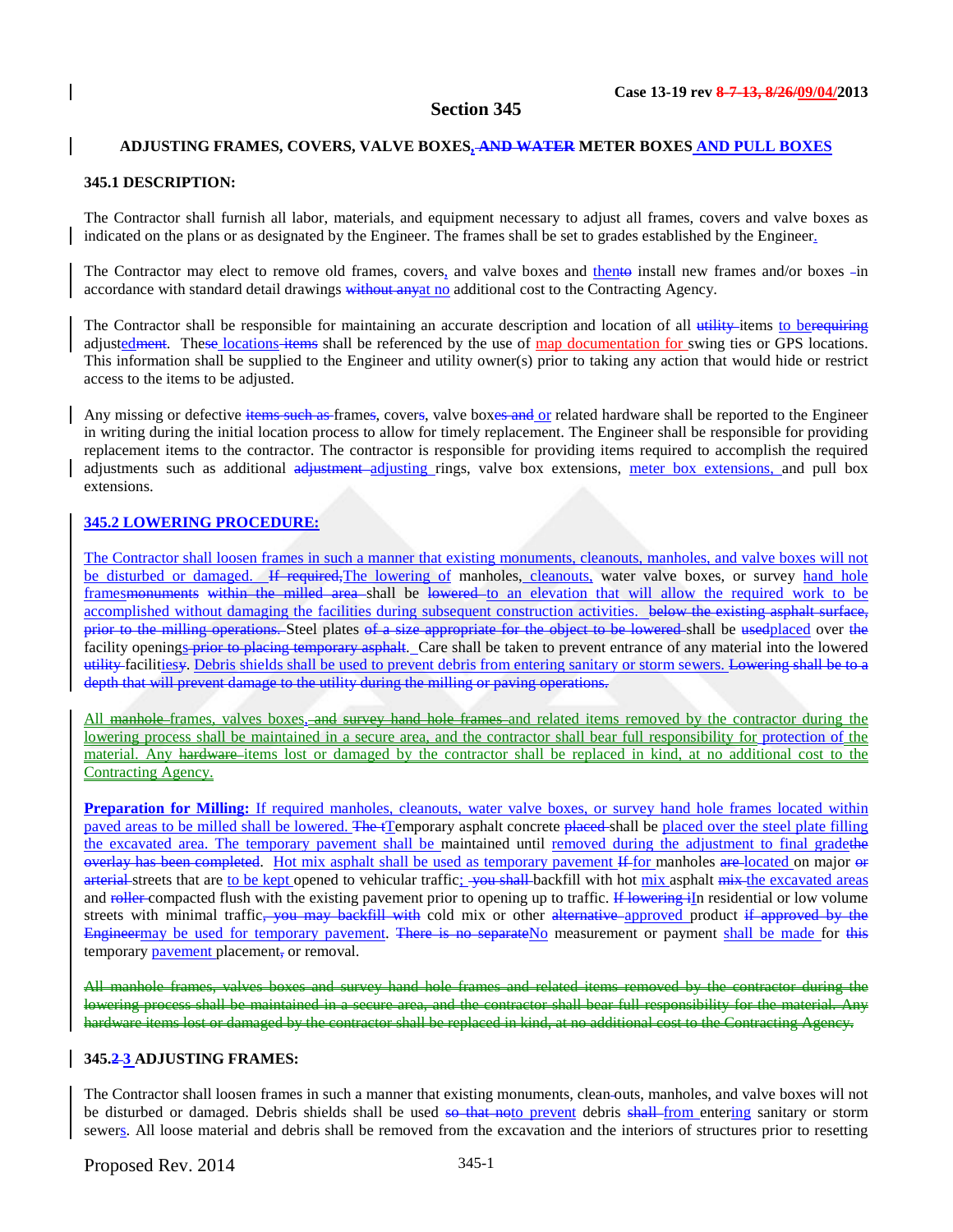# **Section 345**

frames. If dirt or debris enters the sewer system the contractor shall be responsible for cleaning the sewer system for a minimum of one reach (the distance between structures) of sewer downstream from the contamination point.

Frames shall be set to match finished grade or the elevations and slopes established by the Engineer. Manhole frames -shall be firmly blocked in place with masonry or metal supports. Spaces between the frame and the facility shall be sealed on the inside to prevent any concrete from entering the hand hole or manhole. Final frame adjustment shall comply with the referenced standard detail. A Class AA concrete collar shall be placed around and under the frames to provide a seal and properly seat the frame at the required elevation and slope. Concrete shall be struck off flush with the top of the existing pavement.

Adjustments of utilities, if located within the asphalt pavement, shall be made after placing the final surface course when there is only a single lift of pavement required. When there are multiple lifts of pavement required, adjustments may be made before the final surfacing or as directed by the Engineer.

After removal of the temporary asphalt pavement in the area of adjustment, and pPrior to placement of the final concrete collar ring as required in asphalt pavement,  $\left(48\right)$  shown on Detail 270 and 422) the asphalt pavement in proximity of the adjustment shall be be rolled with a self-propelled steel wheel roller if requested by the Engineer., Traffic shall not be allowed on the concrete collars until the concrete had reachesd a minimum compressive strength of 2,500 psi on residential and 3,000 psi on collector and majorarterial streets. On major streets tThe contractor shall use "high-early" in thea concrete mix, approved by the Engineer, to minimize delay in reopening the street(s) to traffic.

## **345.3 4 ADJUSTING VALVE BOXES:**

Valve boxes shall be adjusted to the new elevations indicated on the plans, or as established by the Engineer.

Adjustable valve boxes shall, if possible, be brought to grade by adjustment of the upper movable section. Any excavated area shall be filled with Class AA concrete to the level of the existing pavement, or as directed by the Engineer.

Concrete pipe valve boxes in areas not subject to vehicular traffic shall be adjusted to grades by installing a suitable length of metal or concrete pipe, of the same inside diameter as the present valve box, and reinforcing the outside with a concrete collar extending from at least 2 inches below the joint up to and flush with the top of the valve box extension. This collar shall be of Class AA concrete. The dimension from the outside of the box to the outside of the collar shall not be less than 2 inches. This adjustment will be known as Type B.

In areas subject to vehicular traffic and where the existing valve box is a Type B, the adjustment to the new elevation shall be made using the old cover and installing a new 8 inches frame in accordance with the standard detail for installation of valve boxes in vehicular traffic areas. This adjustment shall be known as Type BA.

Adjustment of existing Type A valve boxes to the new elevations shall be as described in Subsection 345.2 345.3 above. This adjustment shall be known as Type A.

#### **345.4 5 ADJUSTING MANHOLE AND VALVE COVERS WITH ADJUSTMENT RINGS:**

Adjusting rings may be used to raise manhole covers in asphalt pavements when deemed acceptable by the Engineer. The amount of adjustment, thickness of seal or overlay, and cross slope will be considered when using adjusting rings. Each location where an adjusting ring is used must have a sufficient depth of asphalt to assure the proper installation and operation of the ring. The rings shall be made of a concrete, non-metallic, polypropylene or fiberglass material and installed per the manufacturer's specifications. The rings shall be approved by the Engineer.

The concrete collar ring around the frame or valve box shall be circular, and shall be a minimum of eight (8) inches thick,<br>placed flush with the adiacent new payement surface. Concrete shall be a minimum of Class AA on al placed flush with the adjacent new pavement surface. Concrete shall be a minimum of Class AA concrete shall be obtained from plants approved by the Engineer.